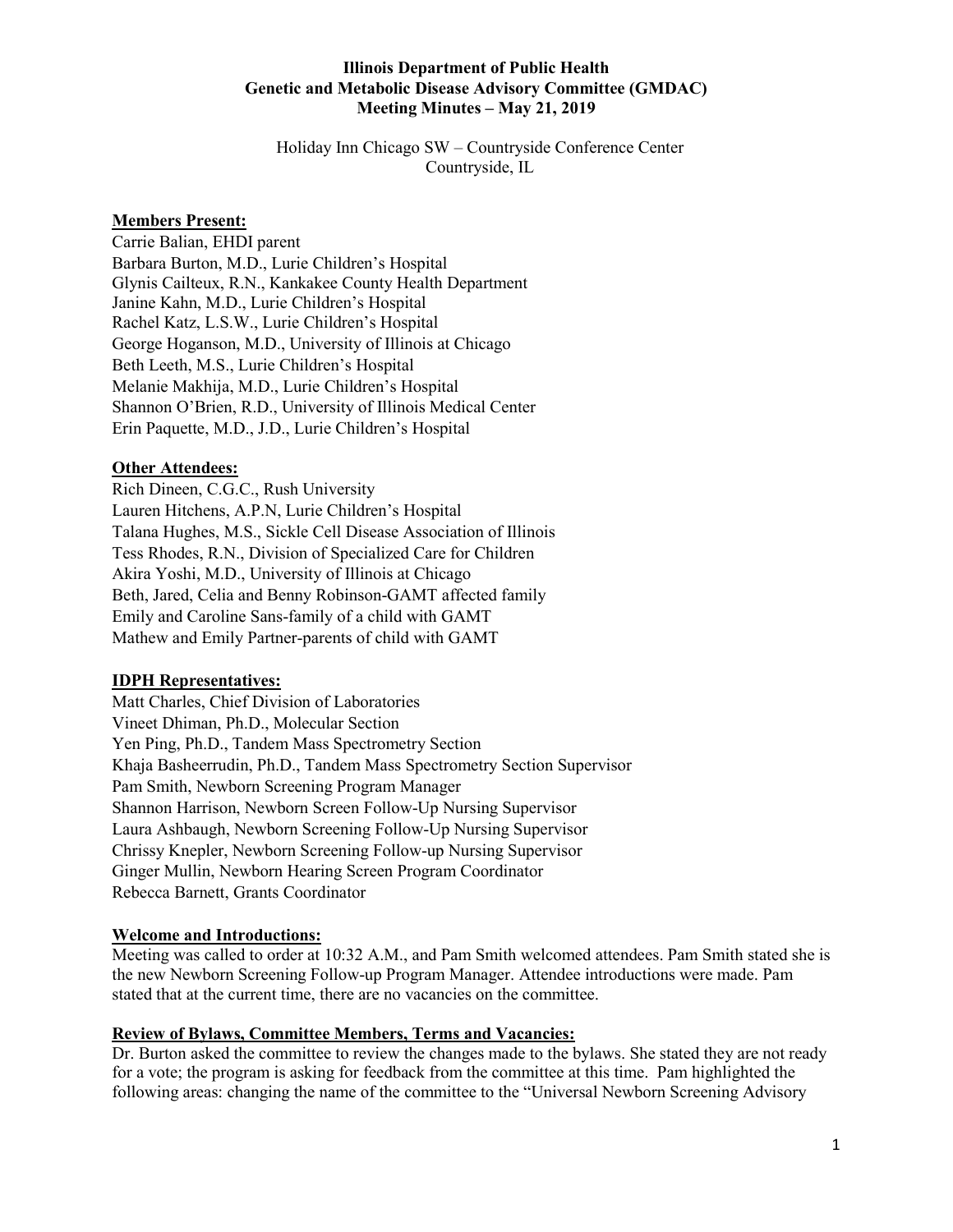Committee," including the EHDI program in the bylaws, increasing the committee member appointments to four years, changing the chair's term appointment, adding an EHDI parent to the committee, and including Early Intervention on the committee. Suggestions were made to add a geneticist and a pediatric neurologist to the list of recommended members. Pam asked that members send any additional input to her.

#### **Approval of Minutes-May 24, 2018 Meeting:**

A motion to approve the May 24, 2018 meeting minutes was made by Dr. Makhija. Dr. Khan seconded the motion. All committee members were in favor. Meeting minutes were approved.

#### **IDPH Reports:**

#### **Newborn Screening Laboratory**

Matt Charles outlined the IDPH laboratory policy for residual newborn screening blood spots. He stated the current retention time is four months for all normal specimens, after which time they are destroyed. The retention time is six years for positive specimens, after which time they are destroyed. The laboratory has received requests to release specimens for research purposes in the past, but Illinois rules do not allow for this. Therefore, a statutory change would be needed in order to release blood spots. Screening by Mayo Clinic Laboratories for Krabbe disease is the only exception to releasing specimens to outside entities since Mayo is performing additional tiers of testing.

Dr. Burton stated she would like an administrative rule change to release specimens with consent from the patient's family. Dr. Khan agreed and stated the consent could be for the family to retrieve the specimen, so IDPH would not have to send it anywhere else or perform additional tests. No objections were noted from the committee. Matt Charles asked Dr. Burton to send him proposed language for a consent to release the specimen to parents for clinical purposes only and not for research. Dr. Hoganson asked the laboratory to look at keeping the dried blood spots available for a longer period of time.

Dr. Burton stated she has been asked by neonatologists why NICU patients are supposed to have a specimen collection when they are less than 24 hours newborn screen of age. IDPH staff stated this recommendation was made by the Clinical and Laboratories Standards Institute and was a national recommendation for states to follow. The NICU protocol was discussed as well as future changes that will be made regarding reporting of these results to the committee.

Matt Charles and Yen Ping gave a PowerPoint presentation on the progress of adrenoleukodystrophy (ALD) screening. The projected start date is June 3, 2019 with two pilot hospitals and statewide screening in mid-June.

Vineet Dhiman gave a PowerPoint presentation on cystic fibrosis screening. IDPH switched to the Agena IPLEX Pro Panel on March 1, 2018. He stated that although the Agena panel takes longer to run the screen, the Agena panel screens has more mutations.

Vineet Dhiman also presented on the status of spinal muscular atrophy (SMA) screening. He stated the plan is to screen only for the SMN 1 gene and multiplex SMA screening into the existing SCID PCR assay. The lab is currently testing on de-identified dried blood spots to determine if screening can work on high throughput. The target start date is June of 2020. There was discussion regarding the possibility and feasibility of reporting carrier status. IDPH will convene a work group to discuss these types of matters before they implement SMA screening.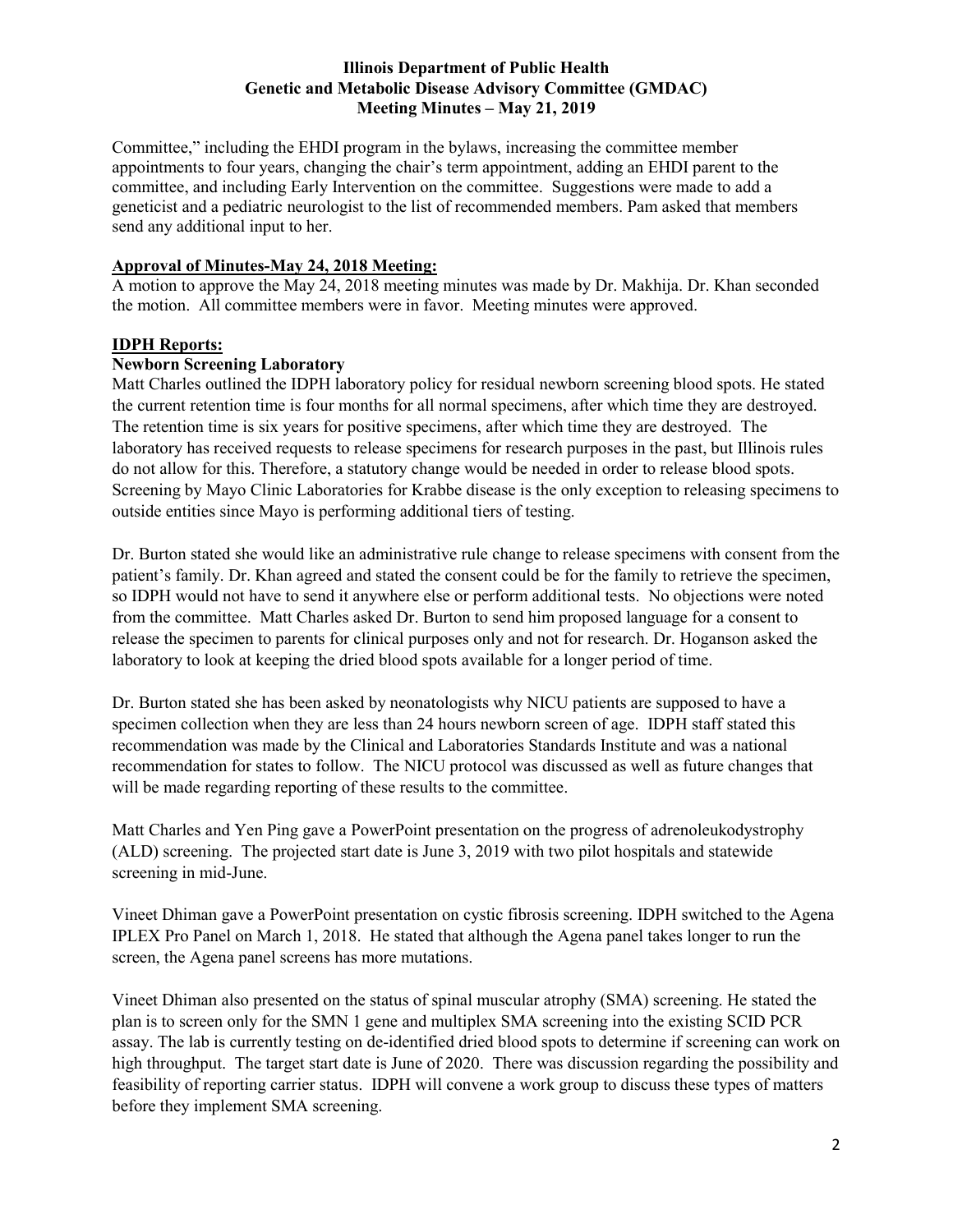Matt Charles stated the Program has staff hired to work a Tuesday-Saturday schedule. The lab is doing a phased approach: hiring, completing Friday specimen runs on Saturdays, receiving and accessioning specimens on Saturdays, then initiating testing for specimens received on Saturdays.

Matt Charles stated the Program had their NewSTEPs APHL site visit in April of 2018. The committee pointed out Program strengths and weaknesses and outlined recommendations for improvement. The Program has already initiated a number of quality improvements that were identified.

# **Newborn Screening Follow-Up Program**

Pam Smith stated effective January 1, 2019, the newborn screening fee was increased to \$128 per specimen for the implementation of SMA screening. Carrie Balian asked if there is a way to increase the fee to support the EHDI Program as well as to screen for CMV since currently none of the screening fees are going to the EHDI Program. DSCC services and follow-up of abnormal hearing results were discussed.

Pam Smith stated the Follow-up Program currently has a nurse and three support staff working a Tuesday-Saturday schedule. The biggest issue they have encountered is contacting physicians on Saturdays.

Shannon Harrison stated the Program recently implemented the UPS web portal "CampusShip" with all birthing facilities who currently ship their specimens using UPS. CampusShip is a quality improvement initiative that allows for streamlined access to produce shipping labels as hospitals need them. It also includes several user-friendly aspects such as automatic email delivery alerts, timely status alerts of where all shipments are in the pipeline, and integrated ordering of shipping supplies. These services also enable UPS to be more responsive in addressing shipments that are delayed in transit for any reason. In April, IDPH and UPS hosted two web-based training sessions to cover various aspects of CampusShip. Full implementation of CampusShip is expected to begin on June 1, 2019.

Pam Smith and Laura Ashbaugh discussed ALD implementation. The Program will refer patients with abnormal screening results to biochemical geneticists. If they are diagnosed with disease, the geneticists will refer the patient to the appropriate specialists. There was discussion regarding referring patients to medical geneticists and criteria for being an IDPH consultant for ALD.

Pam Smith and Shannon Harrison discussed SMA implementation. Several questions arose regarding if patients could start with a referral to genetics, then be referred to pediatric neurology if diagnosed with SMA. The committee agreed a work group should be formed to discuss such items.

Pam Smith and Matt Charles discussed the status of GAMT legislation that has been proposed. It passed in the House of Representatives and is currently moving through the Senate.

Rebecca Barnett reported that the IDPH grants were delayed due to the new Grants Accountability Transparency Act (GATA) requirements. The approximate funding for fiscal year 2019 is 2.7 million dollars for genetic counseling services, local public health department case finding and referral and pediatric hematology follow-up for sickle cell disease. There are 16 genetic counseling grants at 1.7 million dollars. There are 33 local health departments who participated in \$716,000 grant funds. Eight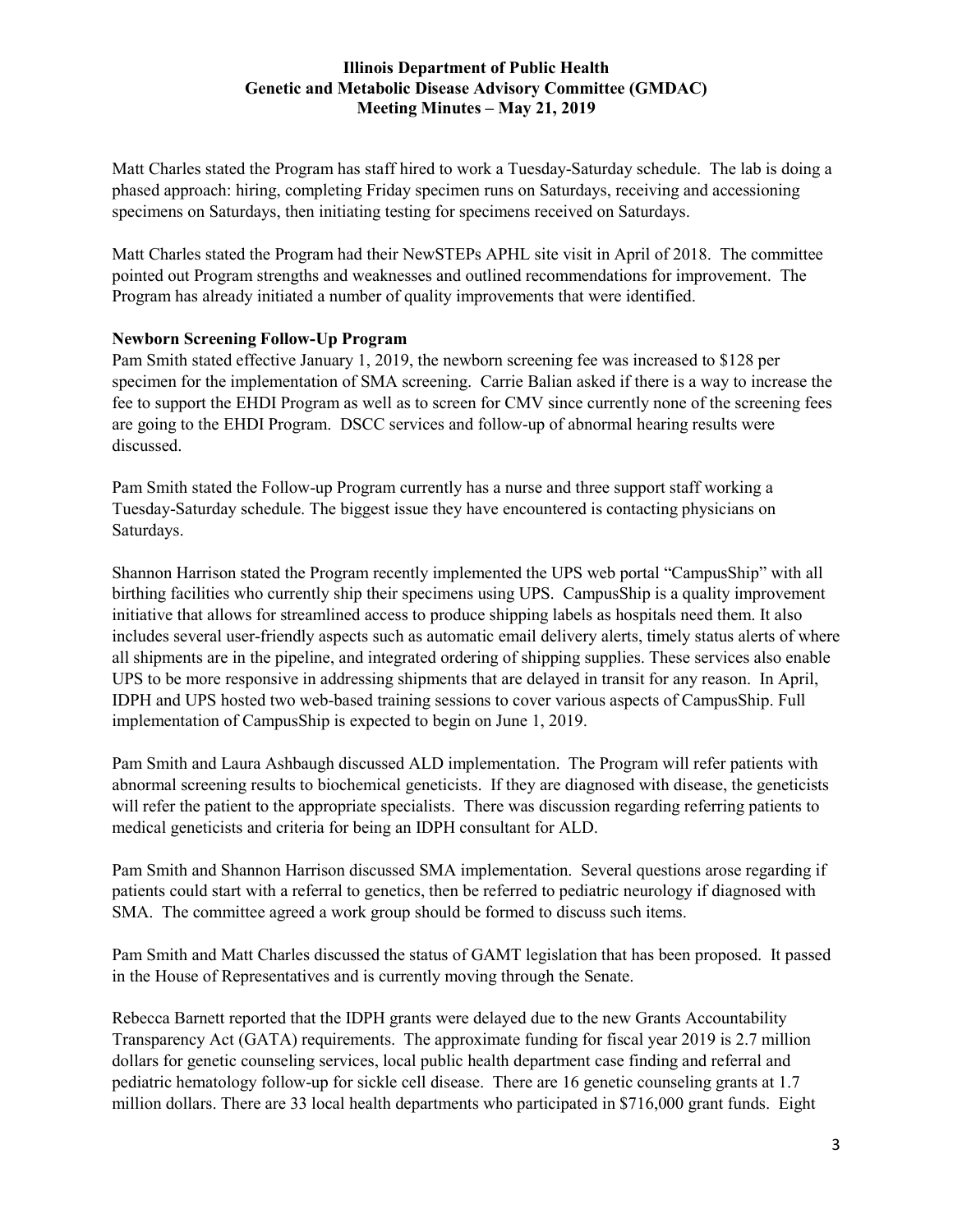sickle cell clinics were awarded \$306,000. July 1, 2019 is the start date for the 2020 fiscal year applications.

## **Early Hearing Detection and Intervention Program (EHDI)**

Ginger Mullin reported on the EHDI program which works towards the national 1-3-6 goals for hearing screening and follow-up. Recent accomplishments include: integration with the Illinois birth certificate system; updating the list of pediatric audiology providers; completion of the Centers for Disease Control and Prevention annual data survey; and state office implementation of HiTRACK 5 (the new EHDIinformation system platform). Ginger reported the current federal initiatives include increasing the use of data exchange; improving timeliness of screening/diagnosis/intervention; reducing loss to follow-up and improving the state's data information system. Finally, programmatic data was shared revealing: statewide greater than 98% of infants are screened with an overall refer rate of 3.2%; current incidence is 2.1/1000; and the loss-to follow-up for the 2017 birth cohort was 30% down from 78% for the 2013 birth cohort.

## **Other Reports:**

## **Newborn Screening and Laboratory Subcommittee**

The Laboratory Subcommittee met for the first time in two years via teleconference on January 23, 2019. Several areas were discussed including <24-hour specimen collection for NICU patients, the need to standardize age appropriate cutoffs, the high false positive rate for galactosemia, and a plan to work on these issues while the laboratory director is taking a leave of absence.

## **Newborn Screening Cystic Fibrosis Collaborative**

There has been no recent meetings or activity.

#### **Newborn Screening Hemoglobinopathy Collaborative**

Shannon Harrison reported the Hemoglobinopathy Collaborative continues to meet every other month by teleconference. There are currently 11 hematology centers as well as 2 centers in St Louis on the calls along with SCDAI and STORM. The collaborative discusses QI projects, sickle cell disease events, and issues with testing, insurance, referrals, medication coverage, etc.

# **Severe Combined Immune Deficiency (SCID) Newborn Screening Collaborative**

There has been no recent meetings or activity.

#### **Newborn Screening Expansion Subcommittee**

There has been no recent meetings or activity**.**

#### **Reports from Partners:**

**Center for Jewish Genetics** Jason Rothstein was not present, and no update was given.

#### **Sickle Cell Disease Association of Illinois (SCDAI)**

Talana Hughes reported that SCDAI is focusing on partnerships with health departments to help them reach as many patients as possible. They assist newly diagnosed sickle cell disease patients as well as teenage patients while transitioning to adult care. They have been focusing on services for patients and making connections between patients, partners and stakeholders.